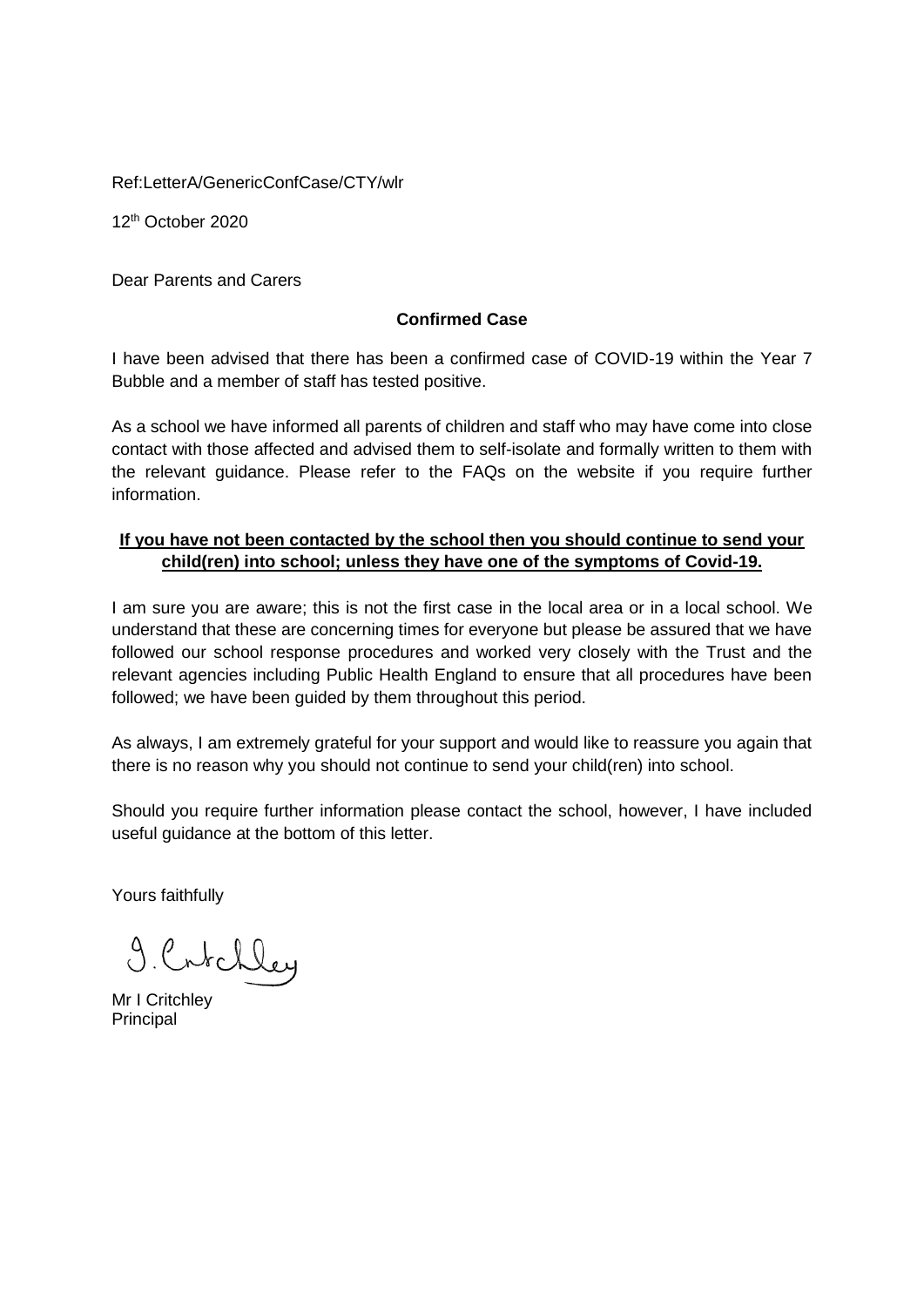## **Useful Guidance**

## **What to do if your child develops symptoms of COVID 19**

If your child develops symptoms of COVID-19, they should remain at home for at least 10 days from the date when their symptoms appeared as advised in <https://www.gov.uk/government/publications/covid-19-stay-at-home-guidance>

You should arrange for testing for your child via<https://www.gov.uk/get-coronavirus-test>or phone 119.

All other household members who remain well must stay at home and not leave the house for 14 days.

The 14-day period starts from the day when the first person in the house became ill.

Household members should not go to work, school or public areas and exercise should be taken within the home.

Household members staying at home for 14 days will greatly reduce the overall amount of infection the household could pass on to others in the community.

If you are able, can you move any vulnerable individuals (such as the elderly and those with underlying health conditions) out of your home, to stay with friends or family for the duration of the home isolation period.

## **Symptoms of COVID 19**

The most common symptoms of coronavirus (COVID-19) are recent onset of:

- new continuous cough and/or
- · high temperature and/or
- · a loss of, or change in, normal sense of taste or smell (anosmia)

For most people, coronavirus (COVID-19) will be a mild illness.

If your child does develop symptoms, you can seek advice from NHS 111 at [https://www.nhs.uk/conditions/coronavirus-covid-19/check-if-you-have-coronavirus-symptoms/or by](https://www.nhs.uk/conditions/coronavirus-covid-19/check-if-you-have-coronavirus-symptoms/or%20by%20phoning%20111)  [phoning 111.](https://www.nhs.uk/conditions/coronavirus-covid-19/check-if-you-have-coronavirus-symptoms/or%20by%20phoning%20111)

### **How to stop COVID-19 spreading**

There are things you can do to help reduce the risk of you and anyone you live with getting ill with COVID-19

- · wash your hands with soap and water often do this for at least 20 seconds
- use hand sanitiser gel if soap and water are not available
- · wash your hands as soon as you get home
- · cover your mouth and nose with a tissue or your sleeve (not your hands) when you cough or sneeze
- put used tissues in the bin immediately and wash your hands afterwards

### **Further Information**

·